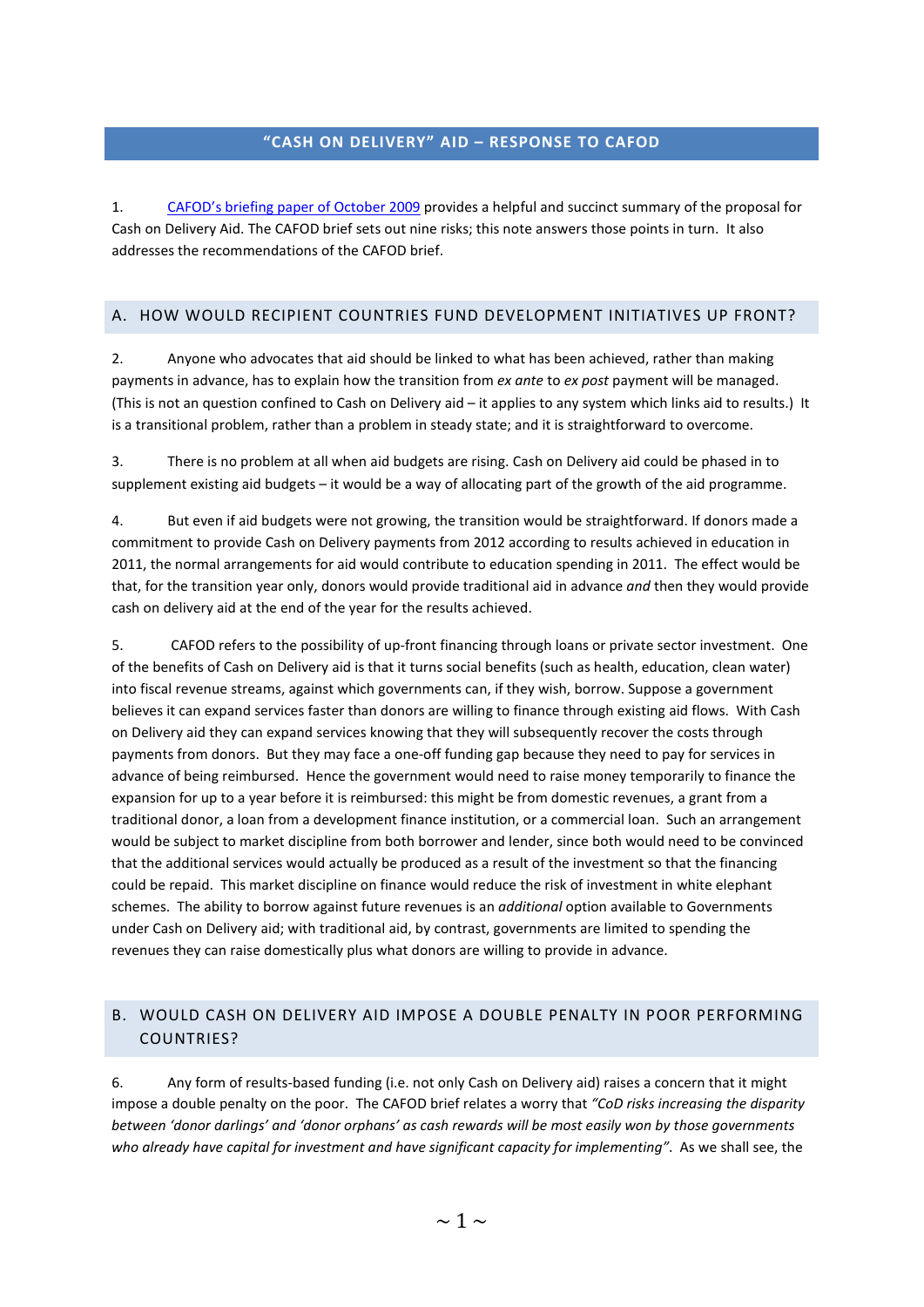opposite is true: it is traditional aid that imposes a double penalty on the poor and which creates donor darlings and orphans. Cash on Delivery aid helps to reduce these problems.

7. It is not true that the poor are doubly penalised by results-based aid. If a government is unable or unwilling to provide schooling to its citizens, those people are not penalised *again* if donors then provide less money to the government. You can only be deprived of your education once: so there is no double penalty for you if your government is not paid for services which it does not deliver.

8. The traditional form of aid, by contrast, does impose a double penalty on the poor. If donors give money to a government for education which is not provided, then two groups of poor people lose out. The citizens of that country lose out because they are denied an education. And the money could have been given to a different country whose government is able and willing to provide education to its people but cannot afford to do so without more aid. So the citizens of that other country are also denied an education. When traditional aid is provided to governments whether or not they provide services, the result is that poor people in both poor-performing and high-performing countries are denied an education.

9. Furthermore, if traditional aid provides money to a government that does not deliver services, there is a risk that this source of finance softens the domestic accountability of government, weakens the pressure for change, and perhaps the defers the change of government needed to ensure that the interests of the poor are served. This is a double penalty for the poor: they do not receive the services they need and traditional aid may defer the day when they have a government which gives priority to their needs.

10. Cash on Delivery aid does not exacerbate the problem of donor darlings and orphans, it helps solve it. The problem of donor orphans is that some countries are under-aided, in the sense that aid could be effectively used in those countries, but for a variety of historical, political or aid coordination reasons they don't get enough aid. Aid is given instead to "donor darlings" in excess of the amount that they can efficiently use. That does not happen with Cash on Delivery aid because it is an commitment to give more money to countries that can use it to deliver services, and to give less aid to countries that cannot or will not use it.

11. The CAFOD brief notes that natural disasters or broader economic conditions can derail initiatives beyond the control of those leading them. This is correct, of course. Normal aid mechanisms (whether resultsbased aid or traditional aid) should deal with day-to-day service delivery and should be supplemented by complementary mechanisms for additional emergency financing to deal with the costs earthquakes and hurricanes, or financial crises. It does not make sense to try to design a single instrument which both funds public services in normal times, in a way that ensures accountability and maximises service delivery, and which also copes with unavoidable one-off shocks. These are different problems for which separate, complementary instruments are needed.

## C. WOULD CASH ON DELIVERY AID INCENTIVIZE CHERRY PICKING?

12. This is a feature of Cash on Delivery aid, not a risk.

13. One of the advantages of market-like mechanisms is that they make it more likely that people on the ground will identify the easiest, quickest and most effective ways to deliver the desired results. If there are children who are not at school but could be provided with education relatively cheaply and easily, then it is an advantage (not a disadvantage) of Cash on Delivery aid that it makes it more likely that these services will be provided. The result is that more people will get the services they need more quickly.

14. Under traditional aid, there is a direct trade-off: if you spend limited aid money serving people who are easy to reach, this comes at the expense of providing services to poor and marginalised groups. Under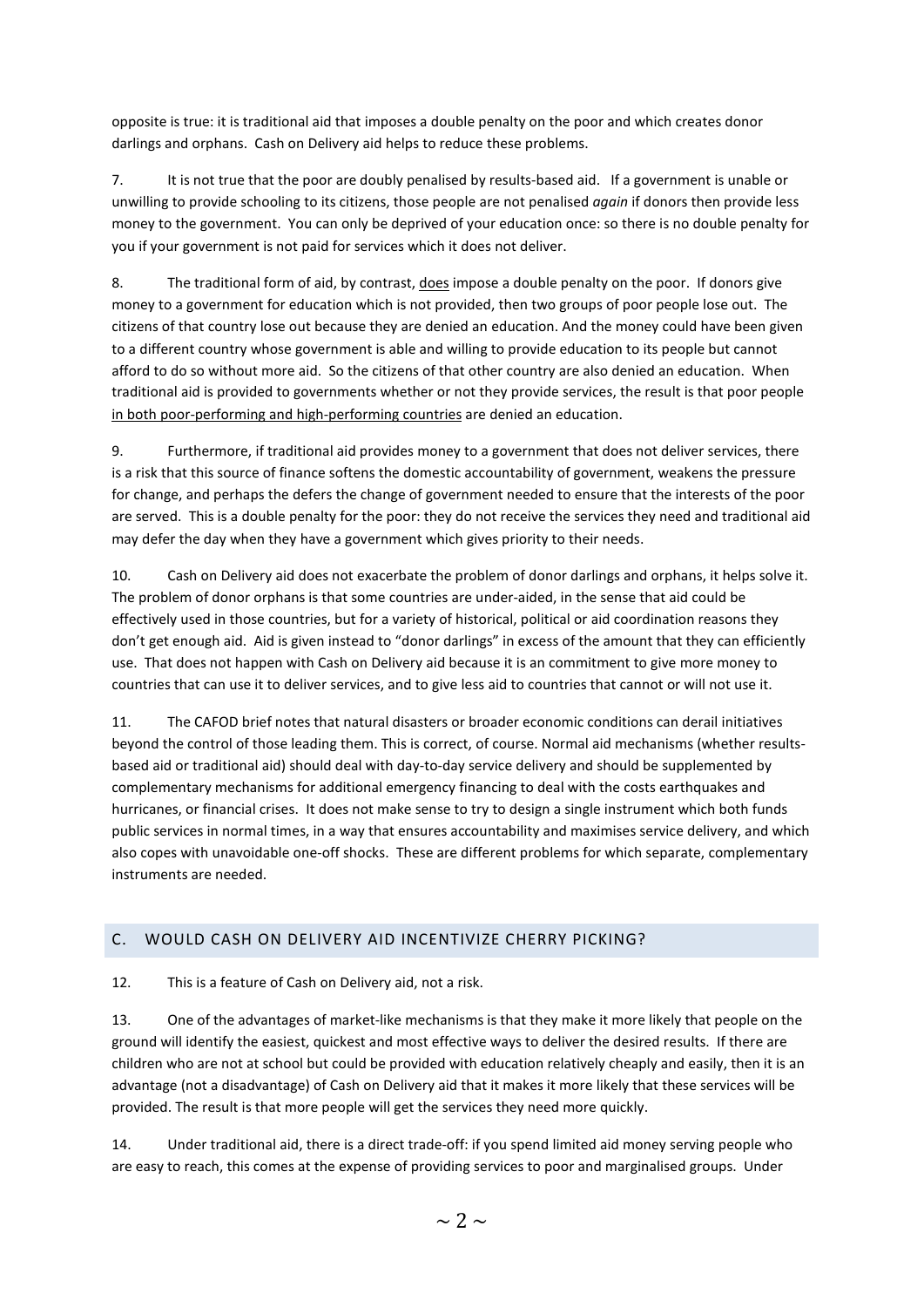Cash on Delivery aid there is no trade-off: these are complements, not substitutes. There is an open-ended commitment to pay for services, so if a government provides services to easy-to-reach groups, it does not use up the budget which could be spent on the poorest and most marginal groups; on the contrary, it may actually supplement it.

15. The CAFOD brief is right to emphasize the importance of ensuring that poor and marginalised communities have access to services and do not have their exclusion reinforced. To take account of this, donors that take this seriously could offer a premium payment for services provided in particular regions or to particular groups reflecting the additional cost of providing services to these communities and the social value of doing so.

16. Cash on Delivery aid avoids the "levelling down" that can occur with traditional aid, in which governments are prevented from providing services to people who are relatively easy to reach because donors require that their funding is only used to meet the needs of the poorest and most marginalised. We should be aiming to help *every* child go to school and get a quality education. If there were "cherry picking" under Cash on Delivery aid this would be a good thing because it would increase the number of people who benefit from services *and* it would provide surplus revenues which could help to pay for services to poor and marginalised communities.

# D. GOVERNMENTS WOULD NOT GAIN FROM UNANTICIPATED BENEFITS AND HIGH RISK PROGRAMMES?

17. The CAFOD brief suggests that *"it is not always possible to predict the outcome of a development initiative and there may be valuable outcomes that are not anticipated in advance. Further COD would not incentivize governments to take on more exploratory or experimental aid programmes, or those where the risk of failure is high".*

18. Again, this seems to be a feature of Cash on Delivery aid rather than a risk. The CAFOD brief suggests that traditional aid is financing programmes whose results are not known in advance and where the risks of failure are high; and that this would be less likely with Cash on Delivery aid.

19. It is important that donors should finance small scale experimental programmes and subject them to rigorous evaluation, and there is nothing about Cash on Delivery aid that prevents them from doing this. But donor agencies should not be using large amounts of aid money to run experiments or hope that results are achieved by serendipity. It would be for developing country governments to decide how to increase services, but it is reasonable to expect that they would be likely to turn to tried-and-tested approaches which are currently constrained by lack of resources. Cash on Delivery aid would therefore channel money mainly to successful programmes, rather than spending substantial sums of aid money on "high risk", "experimental" aid programmes whose "outcomes are not anticipated in advance".

# E. CASH ON DELIVERY AID COULD "STUMBLE ON" THE DIFFICULTY OF MEASURING IMPACTS?

20. Far from "stumbling on" this problem, the need for better and more systematic information about impact is at the heart of the case for Cash on Delivery aid. It is true that in many countries there is very poor data on key social indicators (such as school enrolment, access to water or maternal mortality). It is a feature, not a risk, of Cash on Delivery aid that it creates incentives and provides resources to collect reliable information on these.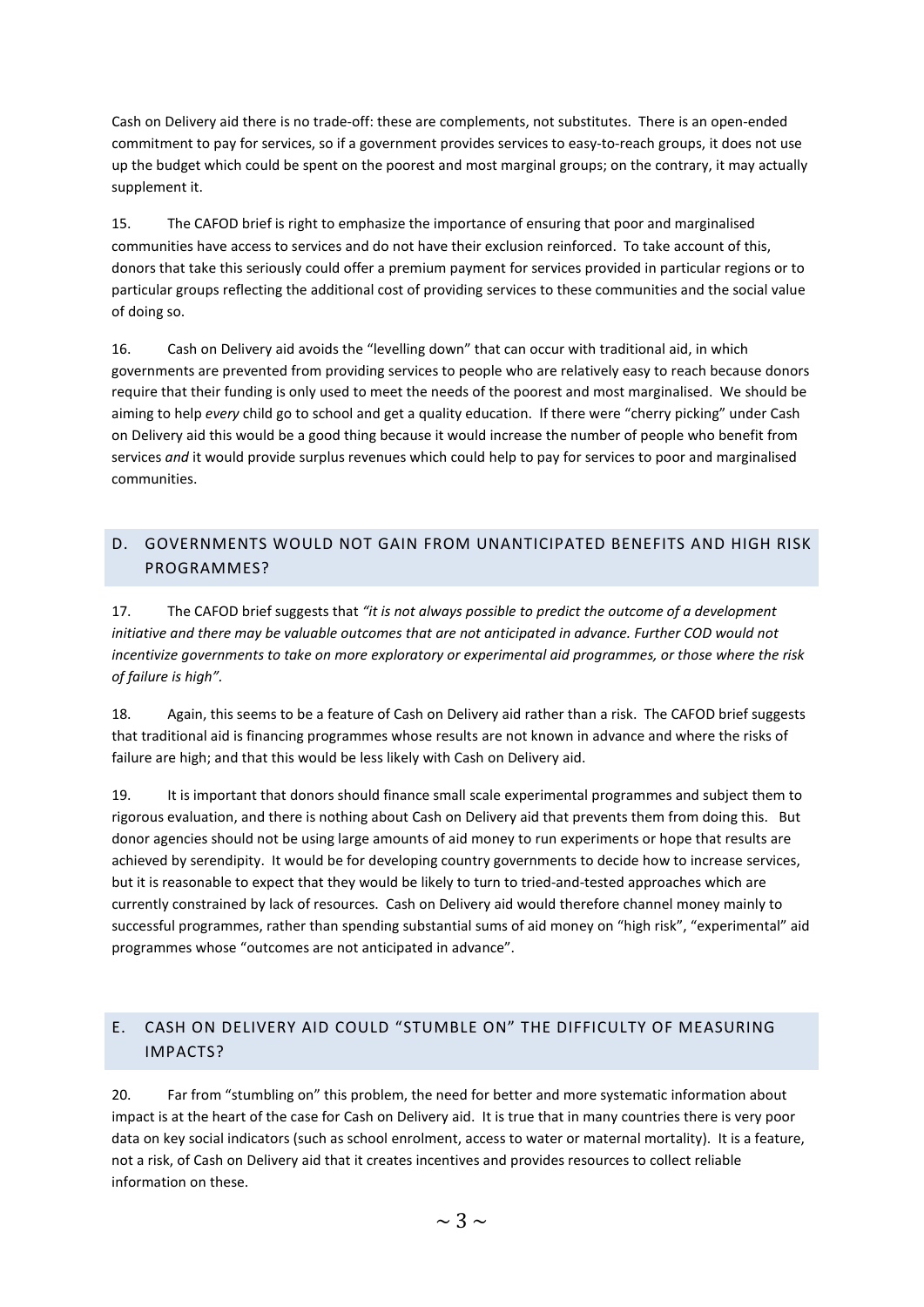21. Traditional aid provides incentives and resources for measuring all kinds of intermediate indicators and targets for the purpose of filling in log-frames. Agencies spend a fortune on an army of evaluators doing monitoring and evaluation reviews; and developing countries have to report against tens of thousands of indicators, all checked and double checked by the donors. But despite all this spending on monitoring and evaluation the traditional aid system does not invest enough in systems to collect reliable data about outcomes and impact.

22. As a consequence of the incentives and priorities of traditional aid, there is often not sufficiently reliable information which could be used to link aid to outcomes. But this is because of lack of interest and incentives, not because there is any insurmountable technical obstacle to collecting proper statistics and subjecting them to independent professional scrutiny and verification. If Cash on Delivery aid were widely used, the present industry of monitoring and evaluation would continue only to the extent that it actually helps improve service delivery, instead of collecting data on intermediate targets for the sake of ticking boxes and meeting donor conditions. Under Cash on Delivery aid there would be both incentives and resources to invest in reliable information that we actually need – in particular, about what is actually be achieved. The cost of collecting this information about impacts and outcomes would be a fraction of cost of gathering the much less useful data paid for by traditional aid. The result would be better information about the things that matter *and* significant savings to the aid industry.

# F. CASH ON DELIVERY AID IS LIKELY TO BRING UNPREDICTABLE AID FLOWS?

## G. DEVELOPING COUNTRIES BEAR MORE RISKS WITH CASH ON DELIVERY?

23. Both of these concerns are both completely unfounded. Levels of school completion are *much* less volatile, from one year to the next, than traditional aid flows. So aid paid in proportion to levels of school completion would be less volatile and more predictable than traditional aid.

24. The biggest risk currently borne by highly aid-dependent countries is not variations in service delivery but capricious donor behaviour and priorities. That risk is currently borne entirely by the recipient country which has to cope with variations in aid revenues that are significantly higher than volatility in their own domestic revenues.

25. Cash on Delivery aid envisages that donors will enter into a long-term contract which commits them to finance services when they are delivered. This transfers the biggest risk in the aid relationship from recipients to donors, namely the risk that donors will decide that they no longer wish to provide aid to a particular country or sector. Under Cash on Delivery aid the donor therefore bears the risk that they might have to go on paying for services delivered after they have lost political interest in the sector or country, for as long as the contract lasts.

26. Far from increasing the risk to developing countries, one of the possible challenges in persuading donors to move to Cash on Delivery aid is that it transfers the biggest risks substantially to donors.

27. The allocation of risks under Cash on Delivery aid is a feature, not a risk, of the proposal. It is a principle of good policy that risks should be borne principally by the party most able to manage or mitigate them. It is therefore right that developing countries should no longer bear the very big risks of donor capriciousness, which they presently bear but can do little to control. The risk that developing countries retain is the (much smaller) risk of failures of service delivery, which – once predictable financing is available – they are in the strongest position to control. Under Cash on Delivery aid, therefore, the overall risk to developing countries is much lower than with traditional aid, and limited to risks that developing countries are in a position to control.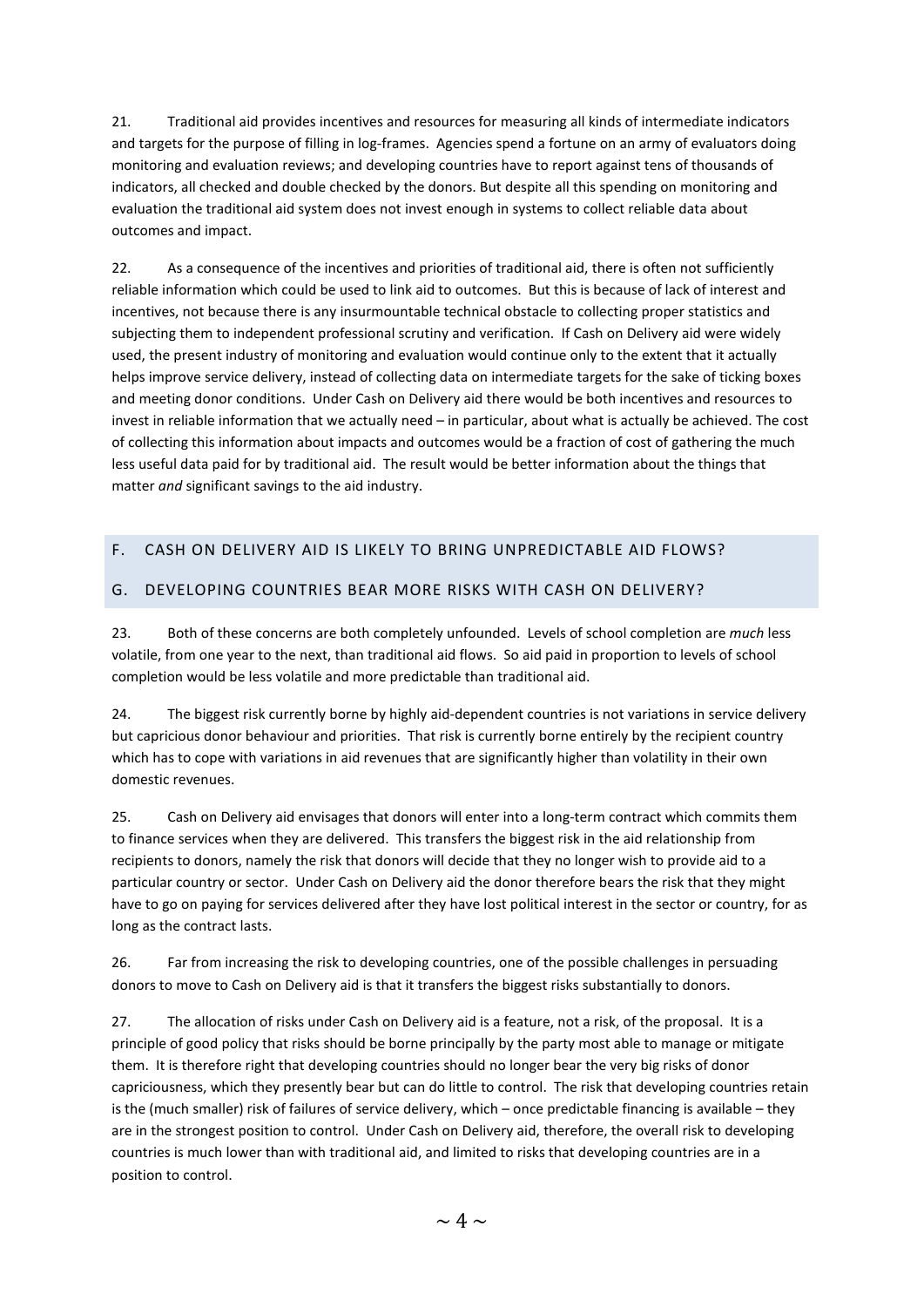28. If Cash on Delivery aid were successful and it were extended to a wide range of public services, then to the extent that there are revenue risks for developing countries arising from the possibility of failure of service delivery, these risks would be diversified across a number of services.

## H. IT IS NOT DETERMINED HOW THE REWARDS OF SUCCESS WOULD BE DISTRIBUTED?

29. Once again, this is a feature, not a risk. The payments under Cash on Delivery aid would be made as unhypothecated transfer to governments, who would be able to use the money as they please. Governments would be likely to invest the money in the future delivery of services, to maintain the flow of future Cash on Delivery funds. They would be free to decide how to do so: they might, for example, choose to deliver through sub-national levels of government, or through NGOs or the private sector. If Cash on Delivery aid were available for a variety of different services, then governments could also decide which services to give priority to.

30. When they give traditional aid, donors feel entitled to interfere in a wide range of decisions about how resources should be used in and by developing countries. They bring with them ideological baggage about the role of the state, commercial interests in using aid in particular ways, and biases towards particular sectors, providers and approaches. These opinions are sometimes not well-founded on evidence, and the views of different donors are often contradictory. Most importantly, the imposition of these ideas undermines the accountability and legitimacy of the states that donors are aiming to help.

31. Under Cash on Delivery aid, donors would not justify aid by the influence they have had on policy but the results for which they have paid. Developing countries would be able to decide how to use the money, and governments would be accountable to their citizens for their decisions. This would help to build, not undermine, the social contract between a state and its citizens – a relationship which traditional aid routinely undermines.

# I. DONORS WOULD HAVE TO ESTIMATE HOW MUCH BUDGET TO SET ASIDE?

32. Under any mechanism which makes aid more predictable, donors have to take account of planned future spending in their forward budgets. (In this respect aid is no different from other public services which have to take account of expected future costs, much of which is contractual, such as salaries, pensions, rent, and procurement).

33. It is a feature, not a risk, of Cash on Delivery aid that it would be more predictable and less volatile than traditional aid (since, as explained above, traditional aid is more volatile and less predictable than service delivery in developing countries). Moving over time to greater use of Cash on Delivery aid would make it easier, not harder, for donors to make well-informed judgements about likely future spending.

34. Furthermore because most donors give aid to many different countries, they have a diversified portfolio in which under- and over-estimates of future service delivery are likely to balance each other out.

35. An attractive feature of Cash on Delivery aid is that donors would only face unanticipated spending pressures if developing countries over-achieve progress towards the Millennium Development Goals. These are precisely the circumstances in which donors would have a strong political case for finding and releasing additional funds.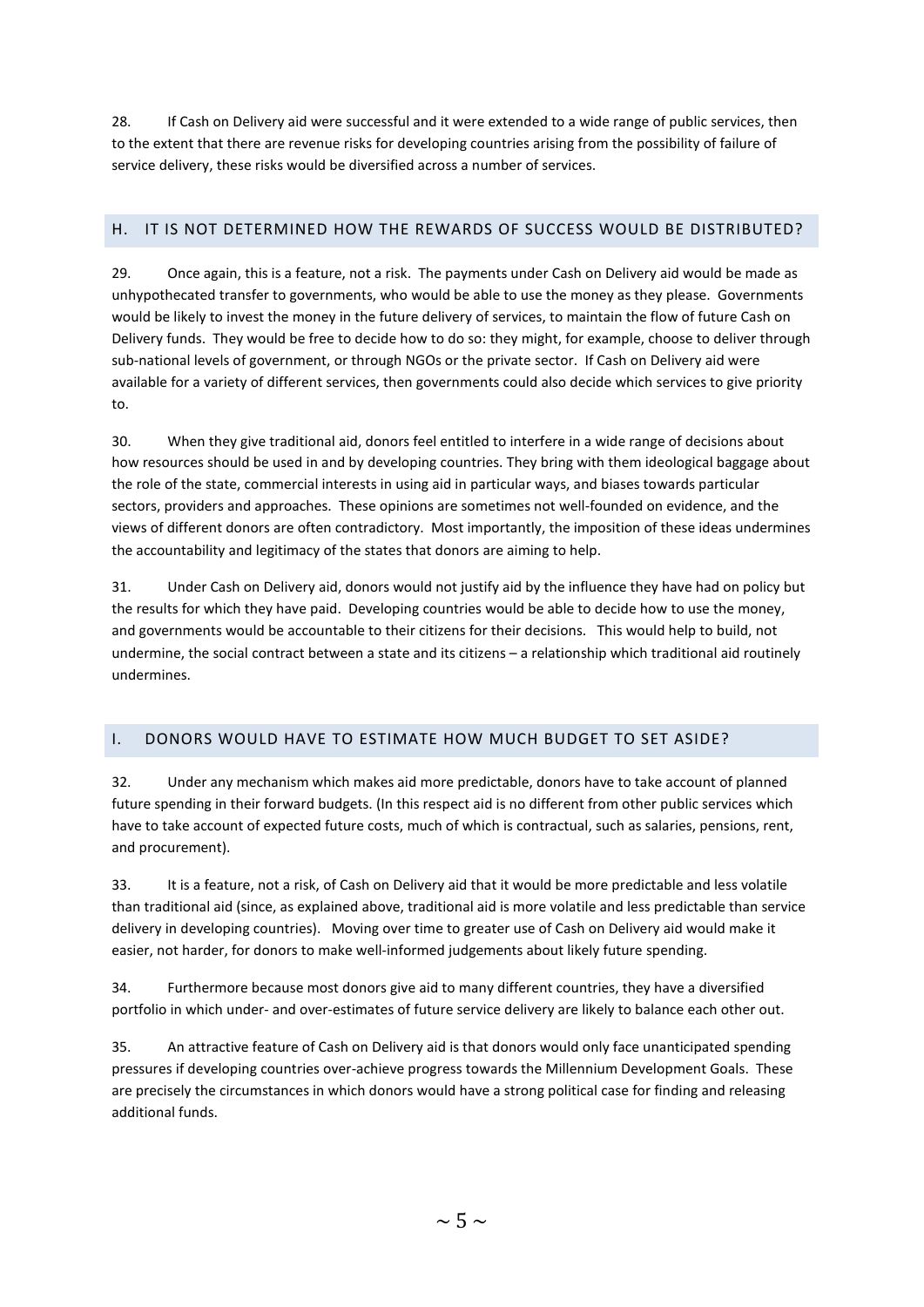### OPPORTUNITIES

36. CAFOD's briefing note summarizes some of the benefits of Cash on Delivery aid. But it understates one of the key advantages: Cash on Delivery aid puts developing country governments back in control of their own development progress.

37. Cash on Delivery aid turns social benefits – education, health, reductions in maternal mortality, infrastructure – directly into fiscal revenues. This enables developing countries to invest in those services and earn immediate returns, rather than having to wait for the long-run social and economic benefits to feed through. They can decide what priorities to pursue; what policies to purse; and whether to use the public, NGO or private sector to increase delivery.

38. Most importantly, developing country governments can be held to account for those decisions. They can take the credit where they succeed; and they cannot blame lack of resources, or hide behind claims of donor interference when things go wrong. It will be clear to everyone that the money is available to pay for services if the government is willing and able to deliver them.

## CAFOD'S RECOMMENDATIONS

39. Based on the risks it identifies, discussed above, the CAFOD brief offers three recommendations:

- Find a way to prevent aid from being used for easy wins instead of the poorest
- Do not undercut traditional aid
- Use qualitative as well as quantitative measures to reduce unintended consequences

Let's look at each of these in turn.

#### **40. CAFOD recommendation: Find a way to prevent aid from being used for easy wins instead of the poorest**

**Answer:** It is a good idea, not a bad idea, for governments to allocate resources to easy wins. As explained above, under Cash on Delivery aid providing services to these groups complements rather than competes with funding for the poorest communities. Cash on Delivery aid would mean that more people would get more services more quickly.

#### **41. CAFOD recommendation: Do not undercut traditional aid.**

**Answer:** Cash on Delivery should be tested in a variety of circumstances before widespread adoption. In principle, Cash on Delivery would lead to a better allocation of resources; it would accelerates service delivery to the poor; it would increase ownership by developing country governments; it would increase accountability; it would reduce transaction costs; it would reduce perverse incentives to focus on inputs and intermediate targets; it would increase information about key social indicators; it would ensure that no development programme would fail as a result of lack of resources. If it delivers these benefits, Cash on Delivery aid would be an improvement on traditional aid and so should over time replace a substantial portion of it.

#### **42. CAFOD recommendation: Use qualitative as well as quantitative measures**

**Answer:** Quality certainly matters, and the agreed measures should take account of this; but we can – and should – make more use of quantitative measures of quality of services. Any system of targets creates the risk of perverse incentives and unintended consequences. But Cash on Delivery aid has the merit of targeting a small number of universally agreed outcomes – such as increased learning in schools, reduced maternal mortality, or access to safe water. Targeting these directly and consistently is much less likely to result in

 $\sim$  6  $\sim$